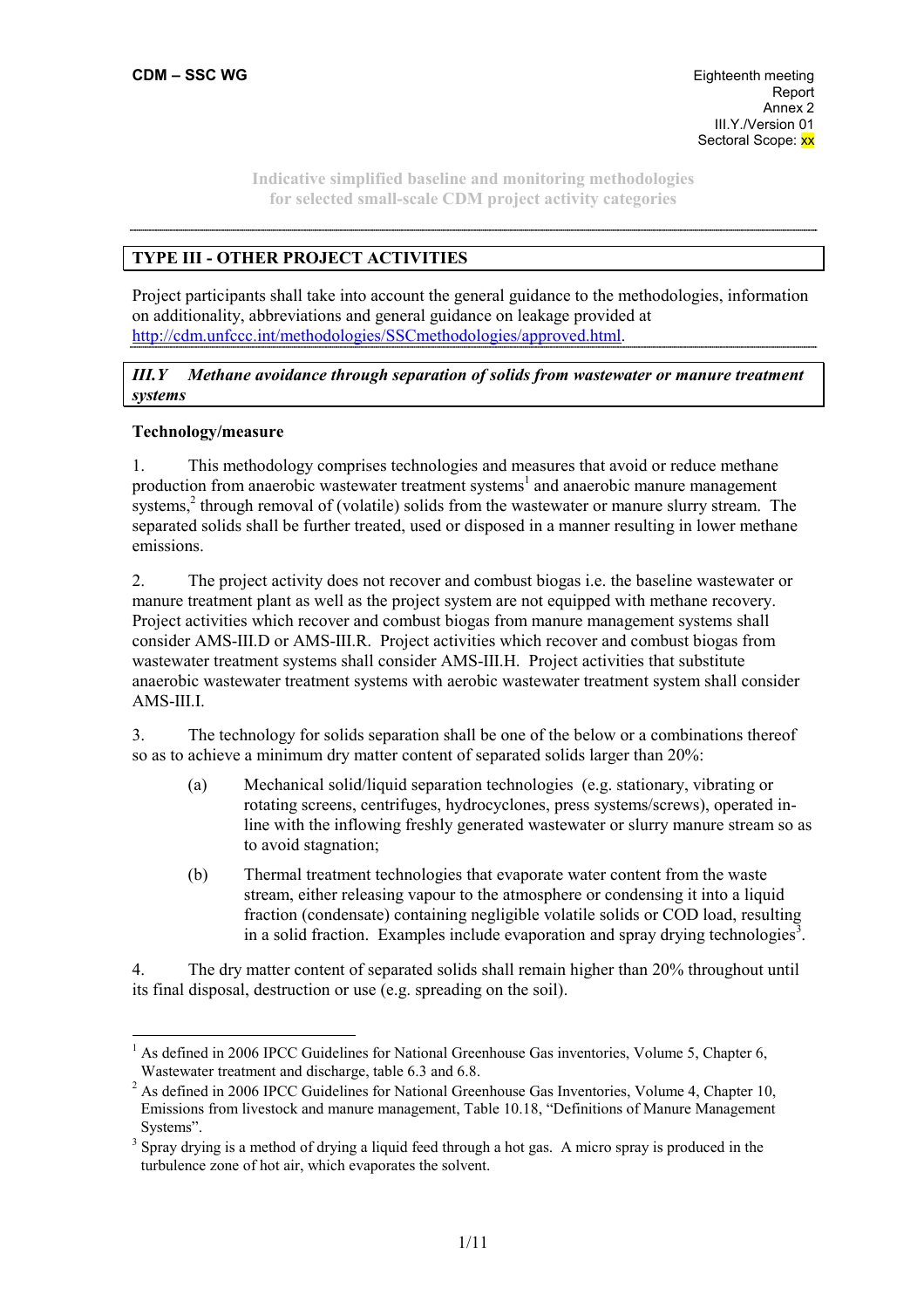$\overline{a}$ 

**Indicative simplified baseline and monitoring methodologies for selected small-scale CDM project activity categories** 

*III.Y. Methane avoidance through separation of solids from wastewater or manure treatment systems (cont)* 

## 5. Separation of solids using gravity (settler tanks, ponds, or geotextile containers/bags) is not included in this methodology.

- 6. In case of animal manure management systems the following conditions apply:
	- (a) Animals shall be managed in confined conditions;
	- (b) No organic bedding material is used in the animal barns or intentionally added to the manure stream;
	- (c) If the baseline manure slurry was treated in an anaerobic lagoon or another liquid treatment system, the outflow liquid from the lagoon was recycled as flush water or used to irrigate fields, however it was not discharged into river/lake/sea. In the latter case, i.e. effluent discharge into river/lake/sea, the system is considered as a wastewater treatment system and not a manure management system;
	- (d) A minimum interval of six months was observed between each removal of the solids accumulated in the lagoon.
- 7. In case of wastewater treatment systems the following conditions apply:
	- (e) The baseline treatment systems do not include a fine solids separation process (i.e. grading smaller than 10 mm aperture, primary settlers, mechanical separation,  $etc.$ );
	- (f) In case the baseline treatment system was an anaerobic lagoon or a liquid system, a minimum interval of 30 days was observed between each removal of the solids accumulated in the lagoon.

8. This methodology is not applicable when the project treats solids removed from an existing lagoon, or sludge originated from settlers or from any other biologically active treatment device of the baseline animal manure management/wastewater treatment system.

9. The separated solids shall be further treated, emissions resulting from further treatment, storage, use or disposal shall be considered. If the solids are combusted for thermal or heat generation, that component of the project activity can use a corresponding methodology under type I. If the solids are mechanically/thermally treated to produce refuse-derived fuel (RDF) or stabilized biomass (SB) the relevant provisions in AMS-III.E shall be followed. If the solids are used as animal feeds (e.g. feed to cows, pigs), any emissions from enteric fermentation and emissions from the manure, depending on the treatment system in those instances shall be considered as project emissions<sup>4</sup>.

<sup>&</sup>lt;sup>4</sup> Project participants are encouraged to submit a request for revision to include guidance on how to consider project emissions in this instance taking into account the methods of 2006 IPCC Guidelines for National Greenhouse Gas Inventories.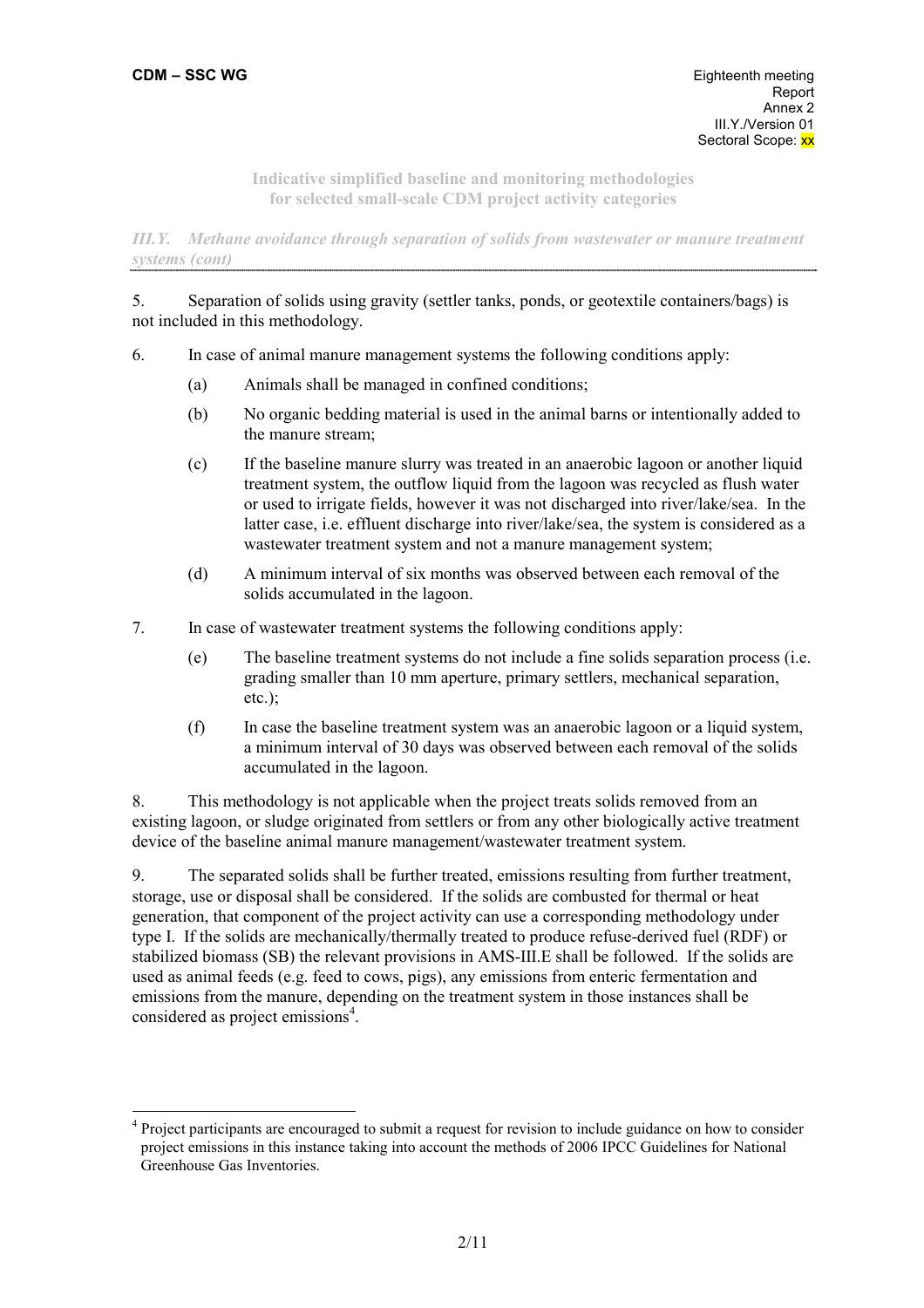*III.Y. Methane avoidance through separation of solids from wastewater or manure treatment systems (cont)* 

10. The liquid fraction from the project solid separation system shall be treated either in the baseline treatment facility or in a treatment system with a lower methane conversion factor (MCF) than the baseline system<sup>5</sup>.

11. Measures are limited to those that result in emission reductions of less than or equal to 60 Kt  $CO<sub>2</sub>$  equivalent annually.

## **Boundary**

12. The project boundary is the physical, geographical site:

- (a) Where the animal waste would have been collected, stored and treated and the methane emission would have occurred in the absence of the proposed project activity;
- (b) Where the wastewater treatment would have taken place and the methane emission would have occurred in the absence of the proposed project activity;
- (c) Where the treatment of animal waste or wastewater through solids separation takes place;
- (d) Where the storage, gainful use, destruction and/or land application of the separated solids takes place;
- (e) The itineraries between them, where the transportation of separated solids occur.

### **Baseline**

13. The baseline scenario is the situation where the solids separated from manure stream or from the wastewater would be treated in the wastewater treatment or manure management system within the project boundary, without methane recovery, and methane is emitted to the atmosphere.

14. In the case of manure stream baseline emissions shall be calculated based on the total mass of the volatile solids separated as below:

$$
BE_y = (B_{o,w,y} * M_{ss,y} * VS_{ss,y} * UF_b * GWP_{CH4} * D_{CH4} / 1000) * \sum_i (MS_{Bl,i} * MCF_{b,i})
$$
(1)

Where:

| $BE_{v}$ | Baseline emissions in year $y$ (tCO <sub>2</sub> e) |  |
|----------|-----------------------------------------------------|--|
|          |                                                     |  |

- $B_{\alpha wv}$  Weighted methane-producing potential of the volatile solids separated by the project in year  $y$  (m<sup>3</sup> CH<sub>4</sub> per kg of VS)
- $M_{SSy}$  Mass (dry matter basis) of total separated solids in year *y* (kg)
- $V\text{S}_{SSy}$  Volatile solids content of the separated solids in year *y* on a dry matter basis (kg/kg)

 $<sup>5</sup>$  Thermal treatment systems are excluded as the condensate is expected to have negligible COD load.</sup>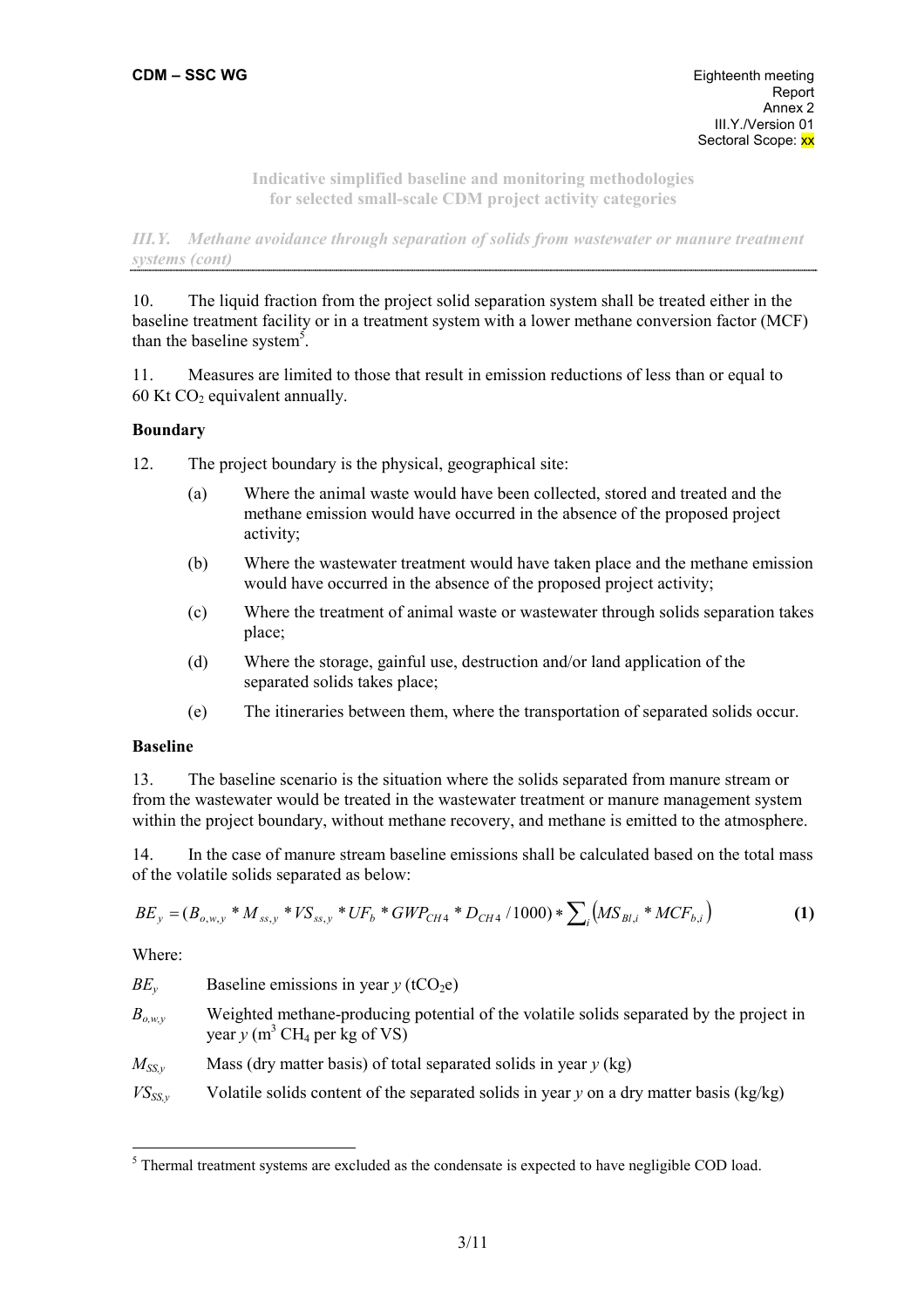*III.Y. Methane avoidance through separation of solids from wastewater or manure treatment systems (cont)* 

# $UF<sub>b</sub>$  Model correction factor to account for model uncertainties (0.94)<sup>6</sup>

- *GWPCH4* Global Warming Potential of methane (value of 21)
- $D_{CH4}$  Conversion factor of m<sup>3</sup> CH<sub>4</sub> to kilograms (0.67 kg per m<sup>3</sup> at 20°C and 1 atm pressure)
- *i* Index for baseline anaerobic manure management system
- *MSbl,i* Fraction of manure handled in the baseline anaerobic manure management system *i* (fraction, mass basis), based on historical information from previous 3 years before project. If historical information is not available, the capacity (tonne/day) of each baseline management system shall be verified before the project start. During the project, it would be assumed that the management systems with lower MCFs would be used up to their full capacity, and only thereafter the systems with larger MCF would be used. The value of  $MS<sub>bl,l</sub>$  is '1.0' if only one type of treatment system was used in the baseline.
- $MCF_{bi}$  Methane conversion factor for the baseline anaerobic manure management system *i* as per 2006 IPCC Guidelines for National Greenhouse Gas Inventories, Volume 4, Chapter 10

15. The weighted methane-producing potential of the volatile solids separated from manure stream are calculated as follows:

$$
B_{O,W,y} = \sum_{LT} \left( B_{0,LT} * N_{LT,y} * VS_{LT,y} \right) / \sum_{LT} \left( N_{LT,y} * VS_{LT,y} \right)
$$
 (2)

Where:

*LT* Index for livestock type

- *Bo,LT* Maximum methane-producing potential of manure generated by animal type LT, as per 2006 IPCC Guidelines for National Greenhouse Gas Inventories, Volume 4, Chapter 10  $(m<sup>3</sup> CH<sub>4</sub>$  per kg of VS excreted by animal type LT)
- $N_{UTv}$  Number of animals of livestock type LT for the year *y* (number)
- $VS_{LTv}$  Annual amount of volatile solids excreted by one animal of livestock type LT managed by the management system in year *y*, as per 2006 IPCC Guidelines for National Greenhouse Gas Inventories, Volume 4, Chapter 10 (kg per year of VS excreted by animal type LT)

16. In case of wastewater treatment systems, the baseline emissions  $BE<sub>v</sub>$ , shall be calculated based on the COD removal efficiency of the solids separation device, as follows:

$$
BE_{y} = Q_{y,ww} * (COD_{y,in} - COD_{y,out}) * B_{o,ww} * MCF_{ww, treatment} * GWP_{CH_4} / 1000
$$
 (3)

<sup>6</sup> Reference: FCCC/SBSTA/2003/10/Add.2, page 25.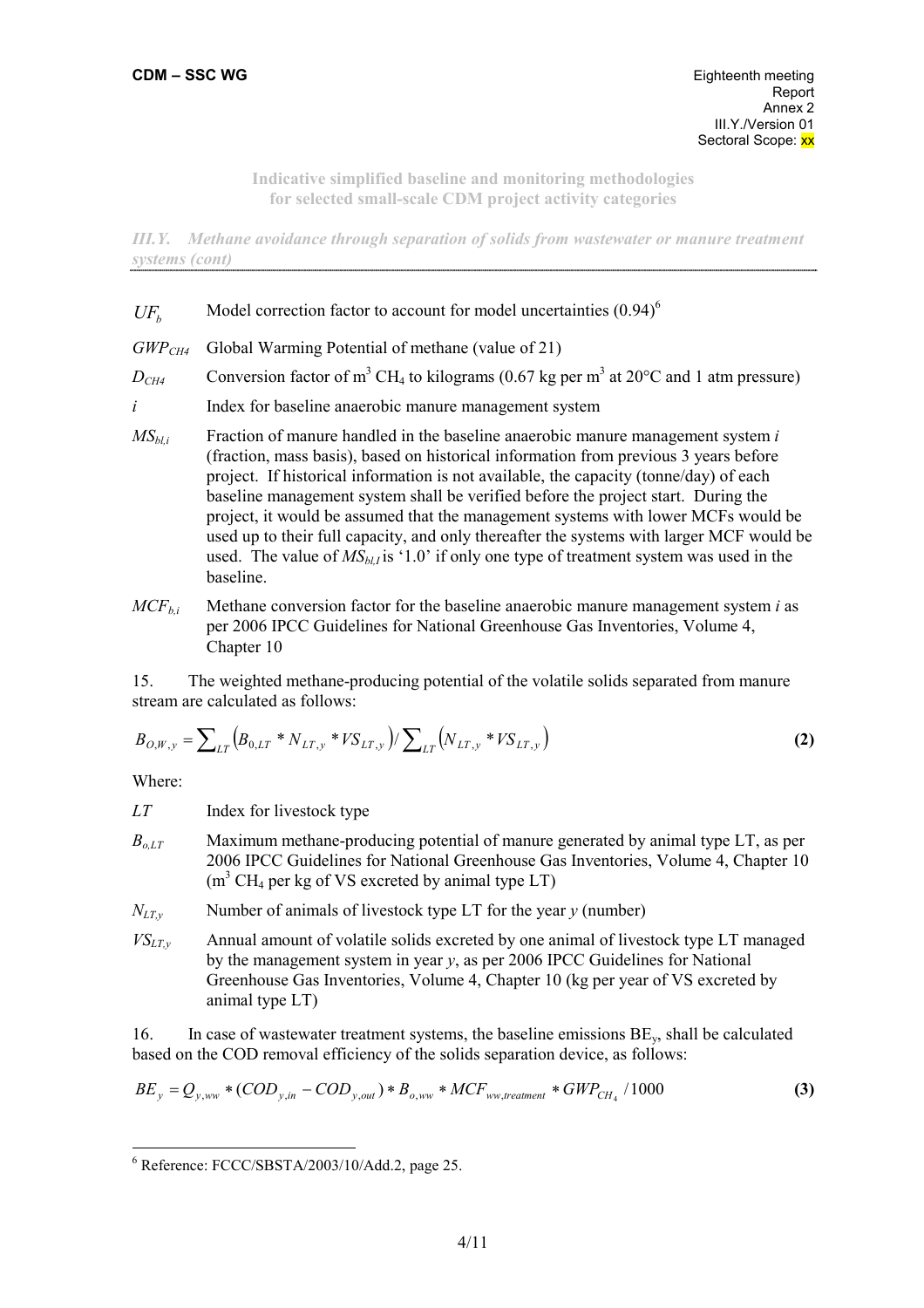*III.Y. Methane avoidance through separation of solids from wastewater or manure treatment systems (cont)* 

#### Where:

| $Q_{v,ww}$             | Volume of wastewater entering the solid separation device in year $y$ (m <sup>3</sup> )                                         |
|------------------------|---------------------------------------------------------------------------------------------------------------------------------|
| $\mathit{COD}_{v.in}$  | Chemical oxygen demand of the wastewater entering the solid separation device<br>$(kg/m^3)$                                     |
| $\mathrm{COD}_{v,out}$ | Chemical oxygen demand of the wastewater leaving the solid separation device<br>$(kg/m^3)$                                      |
| $MCF_{ww, treatment}$  | Methane correction factor for the baseline anaerobic wastewater treatment<br>system                                             |
| $B_{o,ww}$             | Methane producing capacity of the wastewater (IPCC lower value for domestic<br>wastewater of 0.21 kg $CH4/kg$ COD) <sup>7</sup> |

17. The Methane Correction Factor (MCF<sub>ww,treatment</sub>) shall be determined based on the following table:

**Table III.Y.I. IPCC default values<sup>8</sup> for Methane Correction Factor (MCF)** 

| Type of wastewater treatment and discharge pathway or system | <b>MCF</b> value |
|--------------------------------------------------------------|------------------|
| Anaerobic reactor without methane recovery                   | 0.8              |
| Anaerobic shallow lagoon (depth less than 2 metres)          | 0.2              |
| Anaerobic deep lagoon (depth more than 2 metres)             | 0.8              |
| Septic system                                                | 0.5              |

18. In case of thermal treatment technologies the above approach for baseline emissions shall be followed, however  $\text{COD}_{v,out}$  shall be taken as zero.

#### **Project Activity Emissions**

19. Project activity emissions consist of:

- (a) Any methane emissions from storage, use, disposal or destruction of solids separated;
- (b) Emissions from electricity and fossil fuel use by the solid separation technology including pumping of slurry manure and heat supply for spray drying/evaporation, calculated as per the methods of AMS-I.D.;
- (c) Incremental  $CO_2$  emissions due to increased transportation ( $PE_{v, transp}$ ):
	- I Transportation of solids to sites where it will be treated further or gainfully

<sup>&</sup>lt;sup>7</sup> The IPCC default value of 0.25 kg CH<sub>4</sub>/kg COD was corrected to take into account the uncertainties. For domestic waste water, a COD based value of  $B_{o,ww}$  can be converted to  $BOD<sub>5</sub>$  based value by dividing it by 2.4 i.e. a default value of  $0.504$  kg CH<sub>4</sub>/kg BOD can be used.

Default values from chapter 6 of volume 5. Wastewater Treatment and Discharge in *2006 IPCC Guidelines for National Greenhouse Gas Inventories*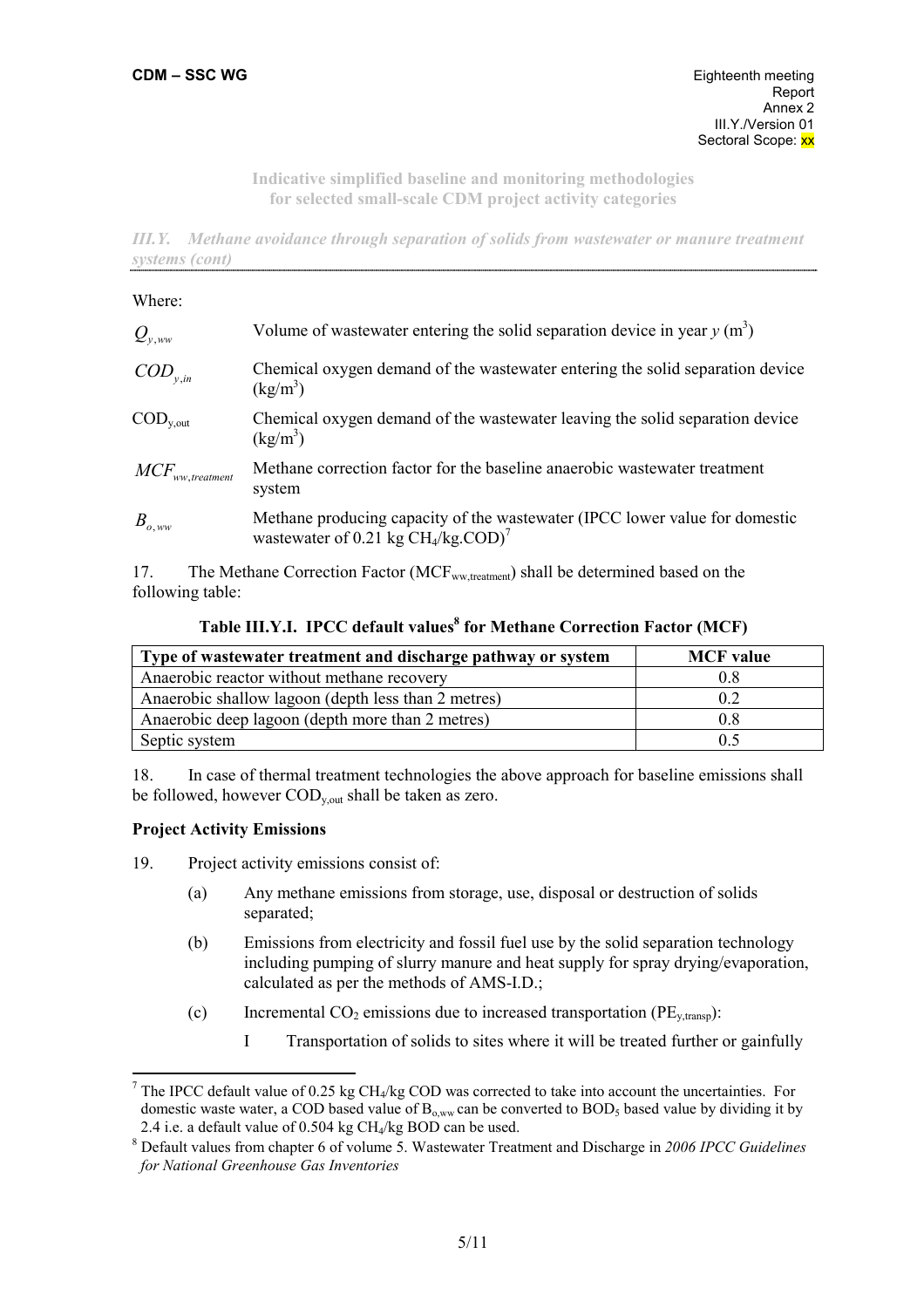*III.Y. Methane avoidance through separation of solids from wastewater or manure treatment systems (cont)* 

used (within the project boundary);

- II Transportation of solids from and to treatment facilities to storage sites (within the project boundary);
- III Transportation of solids to disposal site.

$$
PE_y = PE_{y,ss} + PE_{y,power} + PE_{y,flocculant} + PE_{y,trans}
$$
\n
$$
\tag{4}
$$

Where:

| $PE_{v,ss}$     | Project emissions from storage, use, destruction or disposal of solids separated in<br>year $y$ (tCO <sub>2</sub> e)                                        |
|-----------------|-------------------------------------------------------------------------------------------------------------------------------------------------------------|
| $PE_{v, power}$ | Project emissions from energy use for pumping and/or operating the separation<br>device in year $y$ (tCO <sub>2</sub> e), calculated as per AMS-I.D methods |

*PE<sub>y,trans</sub>* Project emissions for incremental transportation of solids in the project scenario, beyond the emissions for transportation of solids in the baseline scenario (tCO<sub>2</sub>e)

20. In case of manure management systems, project emissions from storage of separated solids are calculated as follows:

$$
PE_{y,ss} = MCF_s * UF_p * B_{o,w} * M_{ss,y} * VS_{ss,y} * GWP_{CH4} * D_{CH4} / 1000
$$
\n
$$
\tag{5}
$$

Where:

MCF<sub>s</sub> Methane conversion factor for solid storage as per 2006 IPCC Guidelines for National Greenhouse Gas Inventories Volume 4, Chapter 10, Table 10.17.

 $UF<sub>p</sub>$  Model correction factor to account for uncertainties (1.06)<sup>9</sup>

21. In case of wastewater the amount of separated solids  $(M_{ssy}$ , dry basis) will be used to calculate the project emissions for the treatment and disposal of the solids, using the procedures for sludge management, according to AMS-III-H, as follows:

$$
PE_{y,ss} = \sum_{j} (PE_{y,s, treatment,j}) + PE_{y,s,final}
$$
 (6)

Where:

*J* Index for solids treatment system

*PE<sub>y,s,treatment,j* Methane emissions from solids treatment systems "j" of the project activity, not</sub> equipped with biogas recovery, in year  $y$  (tCO<sub>2</sub>e)

<sup>9</sup> Reference FCCC/SBSTA/2003/10/Add.2, page 25.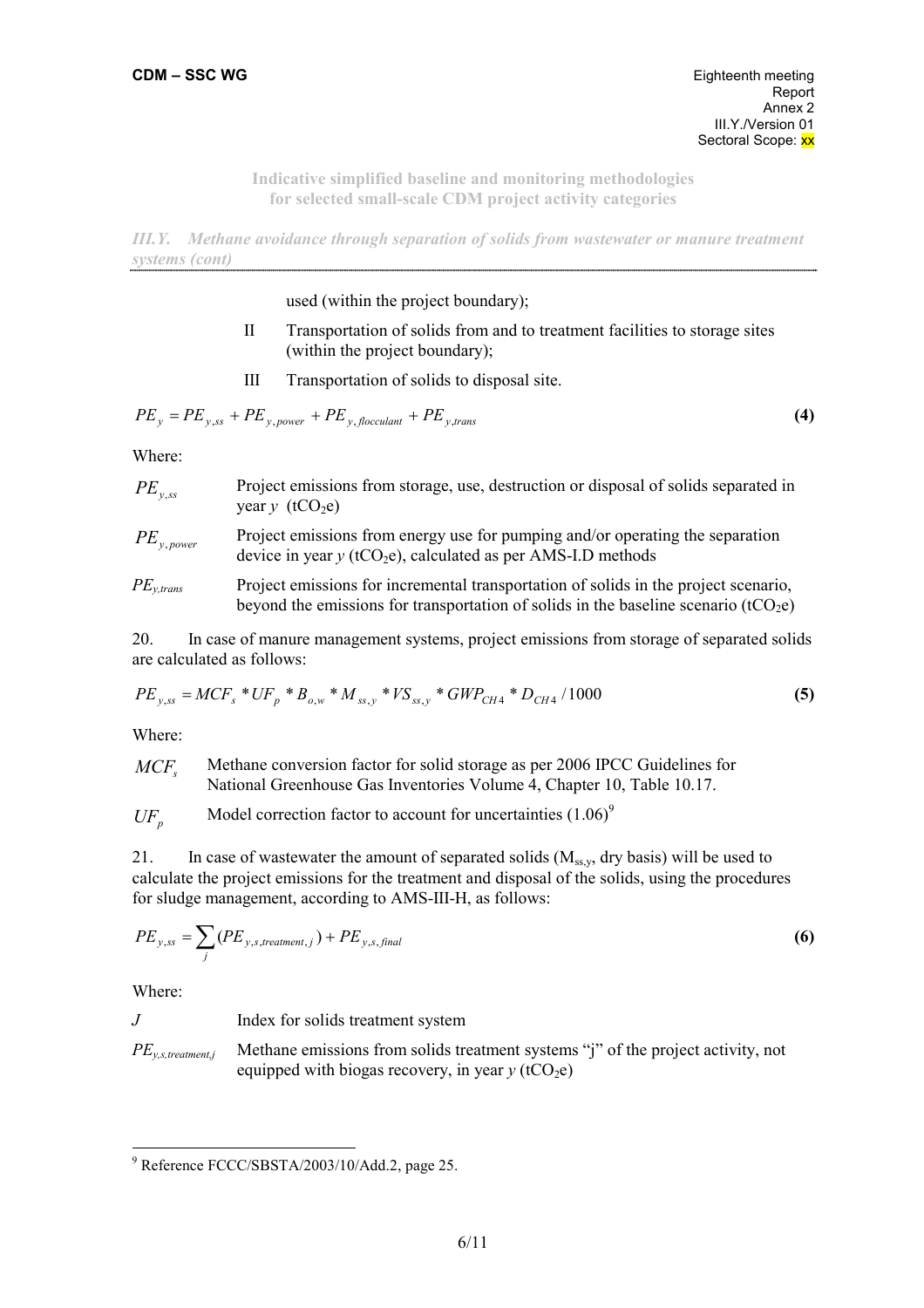*III.Y. Methane avoidance through separation of solids from wastewater or manure treatment systems (cont)* 

*PEy,s,final* Methane emissions from anaerobic decay of the final solids produced in the year *y*. If the solids are controlled combusted, disposed in a landfill with biogas recovery, or used for soil application in aerobic conditions in the project activity, this term shall be neglected, and the solids treatment and/or use and/or final disposal shall be monitored during the crediting period  $(tCO<sub>2</sub>e)$ 

22. Methane emissions from solids treatment systems "j" are determined using the methane generation potential of the solids considered as sludge:

 $PE_{y,s,treatment,j} = M_{ss,j,y} * MCF_{s,treatment,j} * DOC_{s} * UF_{pJ} * DOC_{F} * F * 16/12 * GWP_{CH4}/1000$  (7)

Where:

| Amount of dry matter in the solids treated by the treatment system " $i$ " in year y<br>(kg)                                                                                                                                                                 |
|--------------------------------------------------------------------------------------------------------------------------------------------------------------------------------------------------------------------------------------------------------------|
| Methane correction factor for the solids treatment system $j$ (MCF values as per<br>table III.H.1)                                                                                                                                                           |
| Degradable organic content of the solids generated in the year $y$ (fraction, dry<br>basis). Default values of 0.5 for solids separated from domestic wastewater and<br>$0.257$ for solids separated from industrial wastewater <sup>10</sup> shall be used. |
| Model correction factor to account for model uncertainties (1.06)                                                                                                                                                                                            |
| Fraction of DOC dissimilated to biogas (IPCC default value of 0.5)                                                                                                                                                                                           |
| Fraction of $CH_4$ in biogas (IPCC default of 0.5)                                                                                                                                                                                                           |
|                                                                                                                                                                                                                                                              |

23. Methane emissions from final disposal of solids separated from wastewater are determined as follows:

$$
PE_{s, final, y} = M_{SS, final, y} * DOC_s * UF_{PJ} * MCF_{s, final} * DOC_F * F * 16/12 * GWP_{CH4}/1000
$$
 (8)

Where:

| $M_{SS,final,v}$ | Amount of dry matter in the final solids delivered for final disposal in the year $\nu$<br>(kg)                                                                                                                                                                         |
|------------------|-------------------------------------------------------------------------------------------------------------------------------------------------------------------------------------------------------------------------------------------------------------------------|
| $DOC_{*}$        | Degradable organic content of the final solids generated in the year $\gamma$ (fraction, dry<br>basis). Default values of 0.5 for solids separated from domestic wastewater and<br>$0.257$ for solids separated from industrial wastewater <sup>11</sup> shall be used. |

<sup>&</sup>lt;sup>10</sup> The IPCC default values of 0.05 for domestic sludge (wet basis, considering a default dry matter content of 10 percent) or 0.09 for industrial sludge (wet basis, assuming dry matter content of 35 percent), were adopted, and corrected for dry basis.

 $11$  The IPCC default values of 0.05 for domestic sludge (wet basis, considering a default dry matter content of 10 percent) or 0.09 for industrial sludge (wet basis, assuming dry matter content of 35 percent), were adopted, and corrected for dry basis.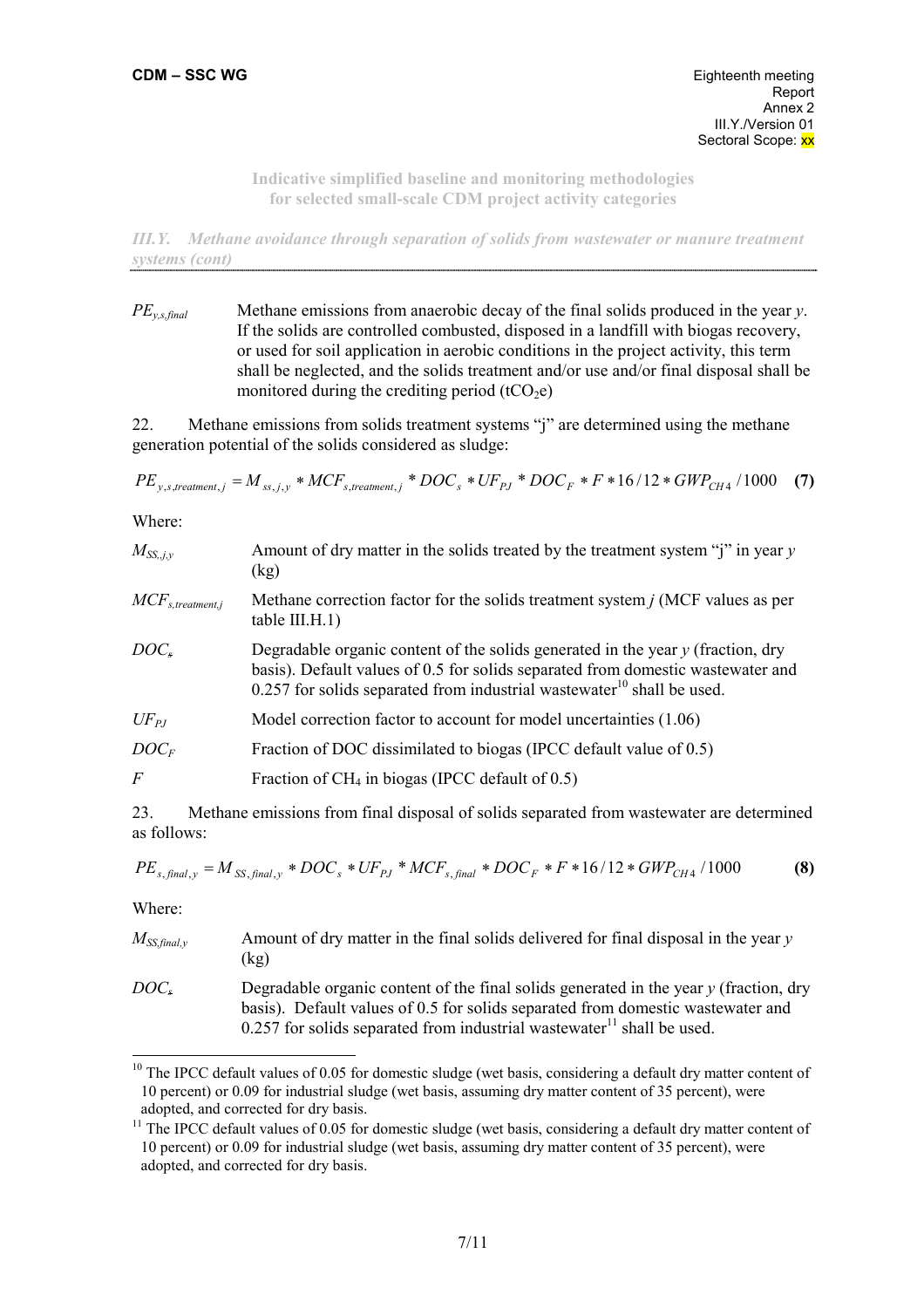*III.Y. Methane avoidance through separation of solids from wastewater or manure treatment systems (cont)* 

| $UF_{PI}$          | Model correction factor to account for model uncertainties (1.06)              |
|--------------------|--------------------------------------------------------------------------------|
| $MCF_{s.PJ,final}$ | Methane correction factor of the disposal site that receives the final solids, |
|                    | estimated as per the procedures described in AMS-III.G                         |

24. In case the solids separated from manure or from wastewater are composted, the following formula shall be applied:

$$
PE_{s,composing, y} = M_{SS,composing, y} * EF_{composing} * GWP_{CH4} / 1000
$$
\n(9)

Where:

| $PE_{S,composing, y}$  | Methane emissions from composting of solids separated by the project activity in<br>year $y$ (tCO <sub>2</sub> e)                                                                                                                                                                                                                                                                                                    |
|------------------------|----------------------------------------------------------------------------------------------------------------------------------------------------------------------------------------------------------------------------------------------------------------------------------------------------------------------------------------------------------------------------------------------------------------------|
| $M_{SS, composing, y}$ | Amount of dry matter in the solids treated by composting in year $y$ (kg)                                                                                                                                                                                                                                                                                                                                            |
| $EF_{composing}$       | Emission factor for composting of organic waste ( $t$ CH <sub>4</sub> /ton waste treated).<br>Emission factors can be based on facility/site-specific measurements, country<br>specific values or IPCC default values (table 4.1, chapter 4, Volume 5, 2006)<br>IPCC Guidelines for National Greenhouse Gas Inventories). IPCC default value<br>is $0.01$ t CH <sub>4</sub> /t sludge treated on a dry weight basis. |

25. Project activity emissions from electricity or fossil fuel consumption ( $PE_{v,power}$ ) are determined as per the procedures described in AMS-I.D. The energy consumption of all equipment/devices installed by the project activity, *inter alia* all equipment to separate solids (including energy used for spray drying and evaporation) shall be included. For project activity emissions from fossil fuel consumption the emission factor for the fossil fuel shall be used  $(tCO<sub>2</sub>/tonne)$ . Local values are to be used, if local values are difficult to obtain, IPCC default values may be used. If recovered methane is used to power auxiliary equipment of the project it should be taken into account accordingly, using zero as its emission factor.

26. Project activity emissions from trucks for incremental transport activities of solids shall be calculated as follows:

$$
PE_{y,transp} = Q_{y,transp} / CT_{y} * DT_{y} * EF_{CO2}
$$
\n
$$
(10)
$$

Where:

 $Q_{y, transp}$  Quantity of solids transported in year *y* (tonnes)

*CT*<sub>y</sub> Average truck capacity for transportation (tonnes/truck)

*DT*<sub>y</sub> Average incremental distance for transportation of separated solids (km/truck)

 $EF_{CO2}$  CO<sub>2</sub> emission factor for the fuel used for transportation (tCO<sub>2</sub>/km, IPCC default values or local values)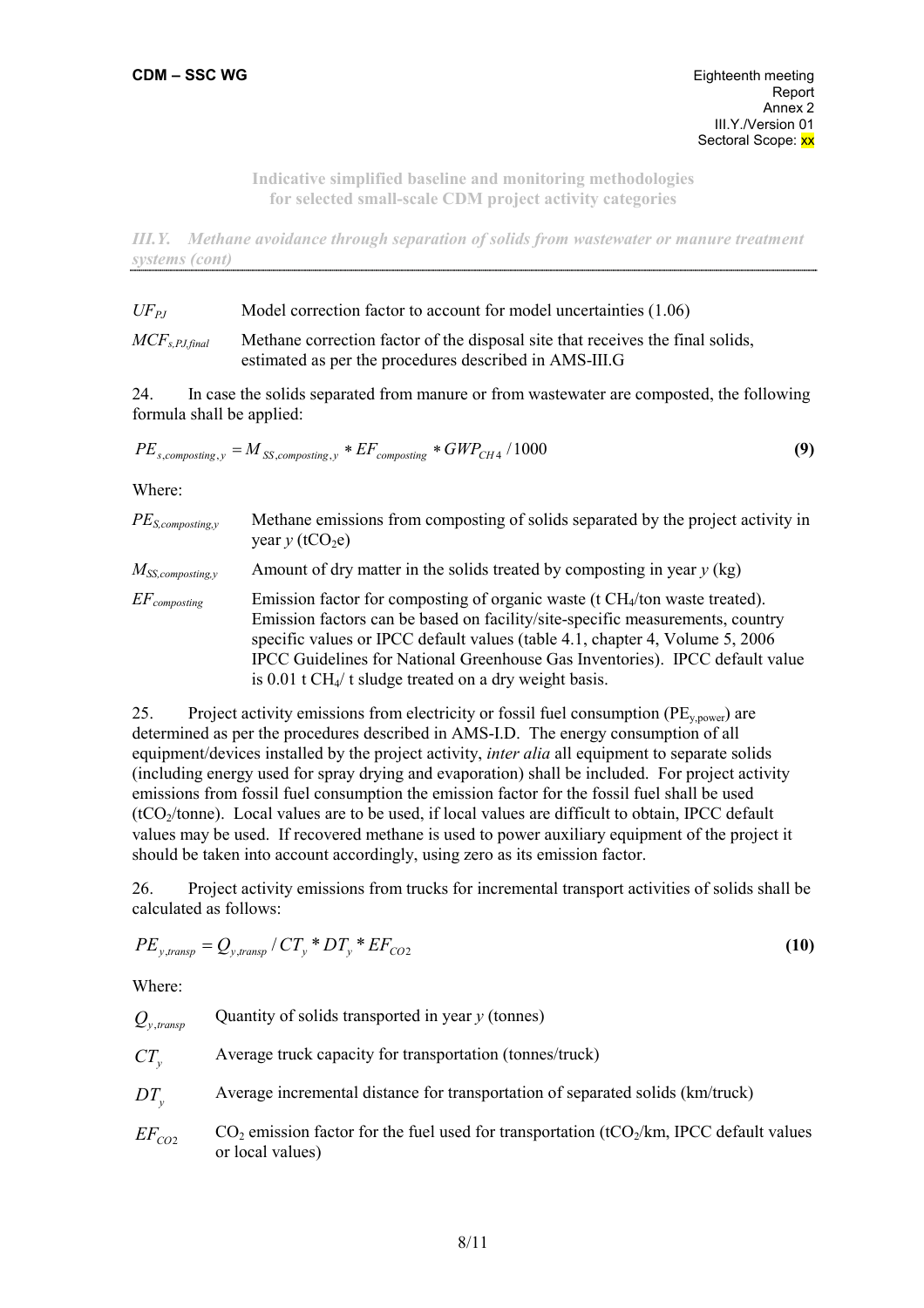*III.Y. Methane avoidance through separation of solids from wastewater or manure treatment systems (cont)* 

## **Leakage**

27. If the solid separation technology is equipment transferred from another activity leakage effects are to be considered.

## **Emission Reductions**

28. The emission reductions achieved by the project activity will be calculated as baseline emissions minus project emissions minus leakage.

$$
ER_y = BE_y - PE_y - Leakage_y \tag{11}
$$

Where:

 $ER<sub>1</sub>$ Emission reductions

## **Monitoring**

29. Historical information confirming that the operational conditions of the baseline manure management or wastewater treatment system shall be validated:

- (a) The animals are managed in confined conditions, no organic bedding material is used in the barns or added to the manure stream, the overflow of the anaerobic lagoon is not discharged into river/lake/sea, and a minimum interval of 6 months between each consecutive solids removal operation.
- (b) The wastewater treatment system has no fine solids separation process, a minimum interval of 30 days between each consecutive settled solids removal operation.
- (c) Evidence of the minimum retention time of solids shall be provided through registers of the previous removal procedures, and/or checking for consistency the volume capacity of the lagoon/system, compared with the amount of solids expected to be accumulated during this time interval.
- (d) If more than one manure management system *i* where used in the baseline, the historical information (previous 3 years) of the amount of manure managed in each system  $(MS_{Bly,i})$ .

30. The following parameters shall be monitored and recorded during the crediting period using peer-reviewed methods<sup>12</sup>. Peer reviewed methods, frequency of monitoring for each parameter shall be described in the project design document and shall assure the statistical confidence level required in the general guidance for monitoring of small scale project activities:

<sup>&</sup>lt;sup>12</sup> Such as Standard Methods for the Examination of Water and Wastewater, 20th Edition (Clesceri, Greenberg, Eaton. 1998).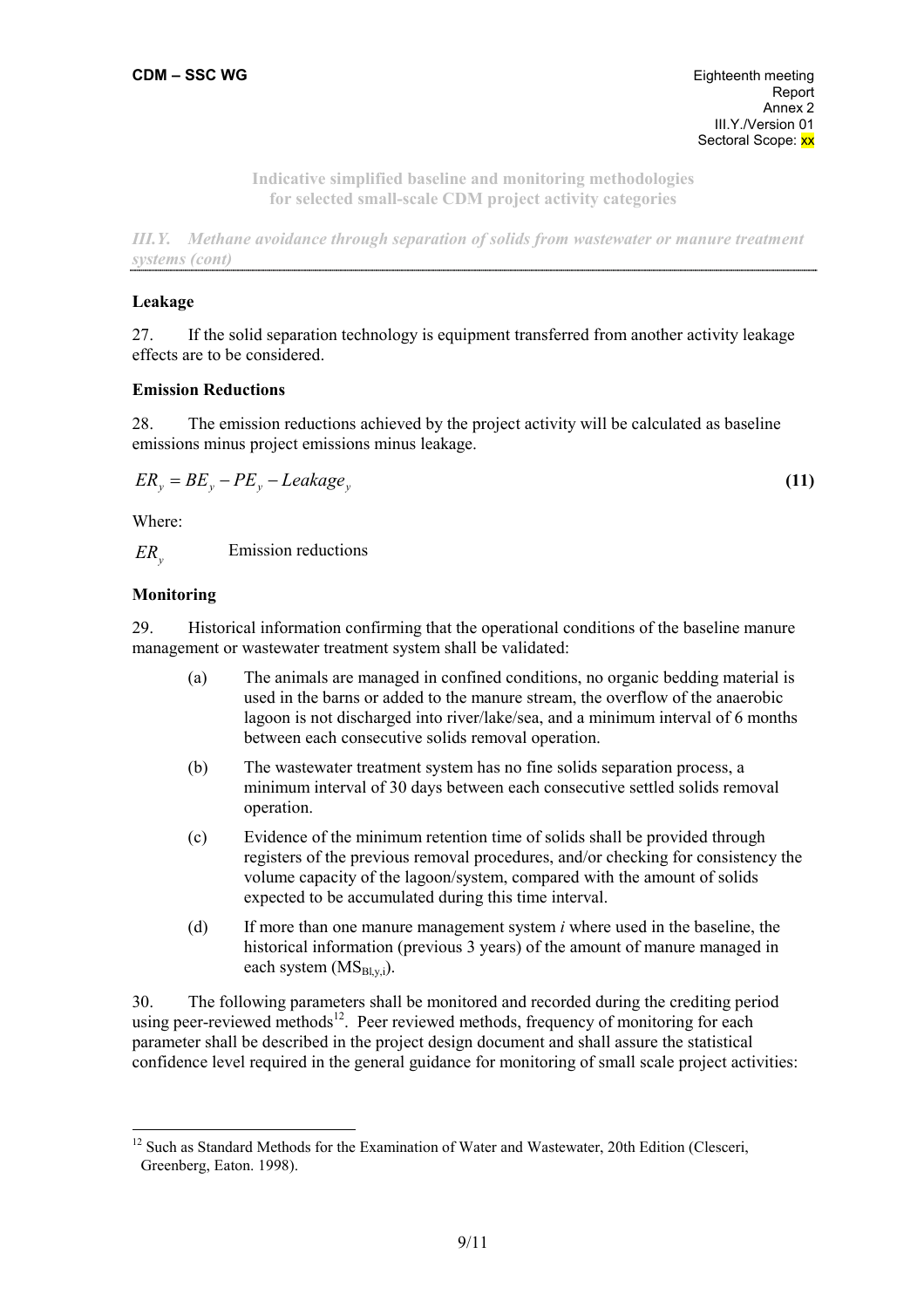*III.Y. Methane avoidance through separation of solids from wastewater or manure treatment systems (cont)* 

- (a) Mass of separated solids  $(M_{ss,y})$ , measured by direct weighing of all separated solids, and measuring its dry matter content through representative sampling. If the dry matter content of a sample is lower than the minimum value of 20%, no emission avoidance will be assigned to the amount of separated solids from which the sample is representative;
- (b) Amount of fossil fuel and/or electricity used to power separation equipment;
- (c) Parameters related to transport: amount of solids transported, average transport capacity of trucks and average incremental distance  $(Q_{v,transp}, CT_{v}, DT_{v});$
- (d) Leakage as required.
- 31. For manure management systems the following parameters shall be monitored as well:
	- (e) Number of animals of type LT expressed in numbers  $(N_{LT}$ <sub>y</sub>), and their individual annual volatile solids excretion  $(VS<sub>LT,y</sub>)$ ;
	- (f) Volatile solids content of the separated solids  $(VS_{SSv})$ ;
- 32. For wastewater treatment systems the following parameters shall be monitored as well:
	- (g) Flow of wastewater entering the solid separation device shall be monitored continuously to determine the annual volume  $(Q_{v,ww})$ ;
	- (h) The COD load of the wastewater entering and leaving the solid separation device using peer reviewed methods and representative sampling to determine  $\text{COD}_{\text{v,in}}$ and  $\text{COD}_{\text{v out}}$ ;
	- (i) For each treatment step "j" the amount treated  $(M_{SS,i,v})$ , for the final disposal the amount  $(M_{SS,final,y})$  will be monitored. The characteristics of the disposal site (such as to confirm the applicable value for  $MCF_{s,final}$ ) will be validated/verified by the DOE.

33. In case of composting of separated solids, the amount (M<sub>ss,composting,y</sub>) will be monitored, and the emission factor (if the default value is not used) will be verified by the DOE.

34. Proper storage and gainful use or appropriate composting conditions, as well as the soil application/disposal of separated solids shall be ensured and monitored.

35. The operation of the solids separation facilities will be documented in a quality control program, which shall monitor the conditions and procedures that ensure the consistent efficiency of solids removals efficiency within the separation process.